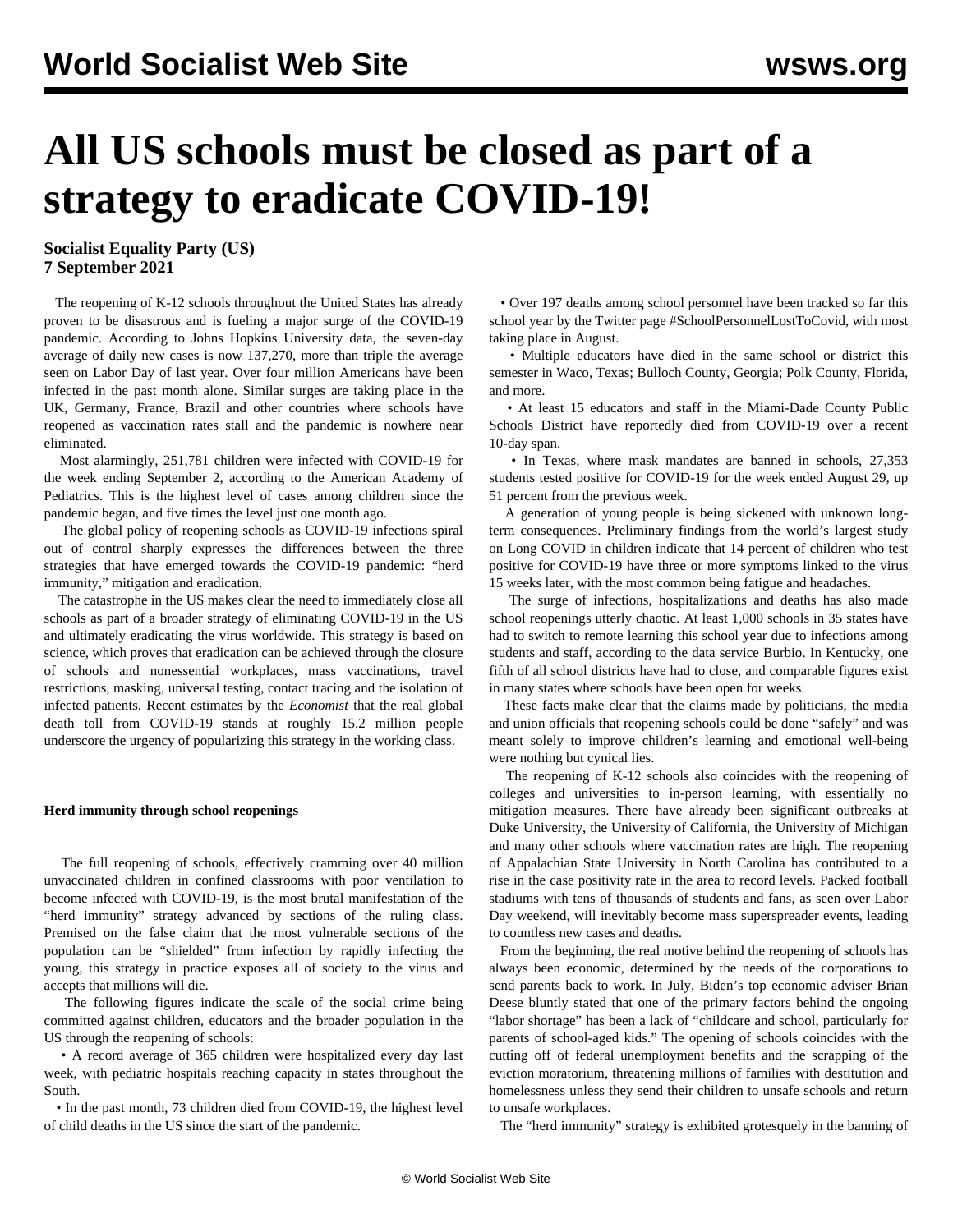mask mandates in schools in Republican-led states, including Arizona, Arkansas, Iowa, Oklahoma, Florida, South Carolina, Texas and Utah, which have among the highest rates of infections and deaths, including among children. A [scientific paper](https://www.medrxiv.org/content/10.1101/2021.08.10.21261726v1) published in early August estimated that in such schools, roughly 91 percent of students could become infected with COVID-19 within three months of the start of the school year, with most students infected by the end of the first month due to an exponential growth in cases.

### **Mitigations in schools: "Herd immunity" with palliative care**

 The second pandemic strategy—mitigation—advances the false claim that through masking and the vaccination of staff and eligible children above 12 years old, schools can be reopened "safely." While mitigation claims to be an alternative to "herd immunity," it is in reality only a modification of this strategy aimed at dulling its razor-sharp edges.

 Democratic Party politicians, union officials and media representatives who promote school reopenings with "mitigations" know that this policy will inevitably infect millions of children and deepen the spread of COVID-19. They only seek to do so at a slower pace to prevent the overwhelming of hospitals and other social services. Their mitigation efforts are directed not against the virus, but against the consequences of the "herd immunity" policies.

 In particular, the claim that vaccination is a universal solution to the pandemic attributes to vaccines properties that they do not have. Not only is a substantial portion of the population unvaccinated, including all children under 12, but the continued propagation of the virus creates conditions for the evolution of new, more infectious and vaccine-resistant variants. Vaccinated individuals can still contract and spread the virus, and the emergence of the Delta variant has led to a surge of "breakthrough infections," involving the illness and even death of previously vaccinated individuals.

 Vaccination is a powerful tool. However, disconnected from a broader strategy aimed at rapidly reducing new infections to zero and thus eradicating COVID-19, vaccination and other mitigations amount to nothing more than palliative care.

 The most vocal advocate of school reopenings with "mitigations" is American Federation of Teachers (AFT) President Randi Weingarten, who has spent the past month on a 20-state "Back to School for All" tour, flying across the US to promote this homicidal policy. In an extraordinary statement published on Labor Day, Weingarten claimed that AFT members are experiencing "joy that we're headed back to a new school year in person."

 She wrote, "The Delta variant hasn't changed our resolve to keep our schools open and ensure they are safe, healthy and welcoming for all. It has, however, made it even more critical for us to use the tools we know will keep our school communities safe: vaccinations, masks, ventilation, hand-washing, distancing, testing, and clear protocols if an outbreak occurs."

 Having written her statement after most school districts have already reopened, Weingarten knows that in the vast majority of schools these measures have not been implemented. Vaccinations are not mandatory, masking is haphazard, upwards of 30,000 US schools have antiquated ventilation systems, many schools lack supplies of soap and paper towels, distancing is nonexistent in classrooms with 30 or more students, testing is inadequate and outbreak protocols are chaotic.

 Many scientists, rank-and-file workers, parents and people involved in the field of public health personally believe that the elimination and eventual eradication of COVID-19 should be the basis and goal of policy.

However, confronting immense governmental and institutional opposition, they have concluded that this correct and necessary policy will never be implemented. Even with the best of motives, they retreat to the mitigation strategy and advocate the broadest suite of measures, including ventilation, social distancing, daily testing, contact tracing and more. However they may seek to justify it, this approach is false.

 Any retreat to the mitigation strategy, even in the hope of saving as many lives as possible, is a mistake and evades the scientific reality of viral transmission in schools. Only through the development of mass consciousness and a scientific understanding of the eradication strategy by broad layers of the working class will the pandemic be brought to an end.

#### **The role of school closures in the eradication strategy**

 Schools have long been known to be major centers of viral transmission. A [study](https://www.researchgate.net/publication/348418238_Enfants_ecoles_et_COVID-19_le_cas_montrealais) published in January showed that this is no different for COVID-19. Researchers found that COVID-19 infections in children ages 10-19 preceded an increase in cases among adults ages 30-49, meaning that infected children were infecting their parents, not the reverse.

 The fundamental precept of the elimination-eradication strategy is that COVID-19 relies on a human host to propagate and the only way it can be suppressed is by cutting off all avenues of transmission. This requires the closure of schools and nonessential workplaces, travel restrictions, mass testing, masking, contact tracing, the safe isolation of infected patients, and other basic public health measures, combined with mass vaccinations.

 In a [WSWS webinar](/en/special/pages/global-strategy-stop-pandemic-save-lives.html) held on August 22, Dr. Malgorzata Gasperowicz of the University of Calgary made clear that aggressive public health measures could have brought new cases to zero within 37 days in early 2020, saving millions of lives. Given the transmissibility of the Delta variant, her model estimated that the combination of vaccines and aggressive public health measures can still eliminate the virus in a given country in the space of two months. Stressing that vaccines alone are not sufficient to stop transmission, she said, "We need everything we have in our toolbox to stop it, to slow it down."

 The elimination strategy has been highly effective in China, a mass society with over 1.4 billion people, as well as in New Zealand and other countries, through the use of the suite of public health measures outlined above. After eliminating COVID-19, these countries have now fought off repeated outbreaks of the Delta variant imported via international travel.

 The most recent outbreak in China has been confined to a quarantine hotel in Guangzhou designed for international travelers. Last Saturday, Xu, a 42-year-old worker at the hotel, tested positive for COVID-19 and was immediately put under medical observation at a nearby hospital, as happens with all COVID-19 patients in China. Mass testing was carried out in the surrounding neighborhoods and by midnight Saturday all of the 92,185 samples collected were negative. All those who had close contact with Xu have also been put under medical observation at safe locations.

 The response by China, New Zealand and other capitalist governments shows that the pandemic can be fought. The necessary public health measures they have implemented are in no way "authoritarian," as decried by virtually the entire political and media establishment in the US. Rather, they demonstrate the potential that exists to mobilize society's resources to eliminate COVID-19. If carried out in a globally coordinated manner in every country, the pandemic could be swiftly brought to an end.

 The eradication strategy intersects with the developing movement of the working class against the subordination of public health to private profit. Over the past year, the hostility of educators and parents to school reopenings has been deliberately stifled by the unions and the Democratic Party, but it is beginning to develop through protests, sickouts and strikes